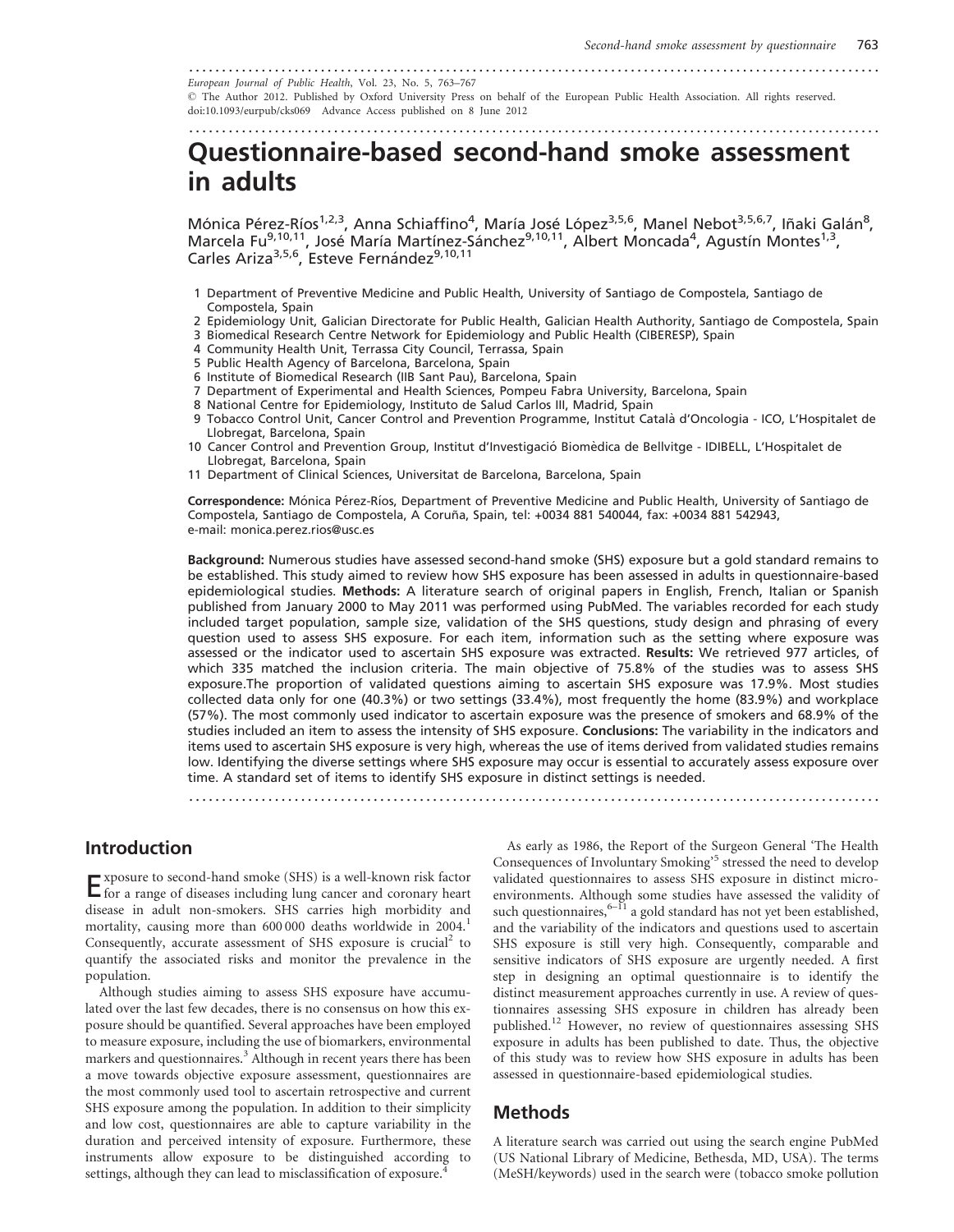OR environmental tobacco smoke OR passive smok\* OR secondhand smoke OR second hand smoke OR involuntary smoke) AND (case–control OR cohort OR prospective OR cross-sectional OR before–after). The search was limited to original articles in English, French, Italian or Spanish published from January 2000 to May 2011. Qualitative and non-original papers, papers assessing SHS without using questionnaires and those focusing on SHS exposure in children or adolescents (population aged <19 years) were excluded.

The review process consisted of the following stages:

- (i) design of the search strategy;
- (ii) review of abstracts and selection of those meeting the inclusion criteria;
- (iii) checking of excluded abstracts by another researcher and their inclusion in the next step if recommended after the review;
- (iv) acquisition of the full text of the selected abstracts and extraction of the pre-defined variables in those meeting the inclusion criteria. Reasons for excluding studies were noted; and
- (v) contacting the corresponding author by e-mail when the required information was not available in the article (a second e-mail was sent after waiting 8 days for a response).

Even after contacting the authors, we excluded studies with insufficient information (no information on questions) to ascertain how SHS exposure was assessed.

The variables recorded for each study were the following: main objective of the study (SHS as the main dependent or independent variable vs. SHS as adjustment or non-principal independent variable), study design, target population, sample size, country and year of the study, type of questionnaire, validation of the SHS item, data source of the population, name of the study or project (if available) and phrasing of the items used to assess SHS exposure.

The variables recorded for each item on SHS exposure were: setting where exposure was reported (home, work, leisure time, transportation, other places and unspecified), type of indication of SHS exposure (smell, presence of smokers, self-perception of being exposed, other and any type of combination of these) and intensity of exposure (duration, number of cigarettes smoked or number of smokers in the presence of the exposed person, other and any type of combination of these).

#### Results

The initial search identified 977 articles. We excluded 496 publications after reviewing the abstracts, and a further 112 articles after reviewing the full text. Hence, 369 articles were reviewed. Of these, 186 (50.4%) did not include items on SHS exposure but we were able to include 79 of these papers after contacting the authors by e-mail. A further 73 papers with partial information were included. Finally, 335 papers were included in the review [\(figure 1](#page-2-0)). The complete list of references and studies' characteristics is available in Supplementary Appendix A1.

Table 1 shows the main characteristics of the 335 studies. In 75.8% of the studies, the main objective was to assess SHS exposure descriptively or to evaluate its health consequences. Half of the studies focused on the general population and most (51.3%) had a cross-sectional design. Three out of four studies were conducted in Europe or America and 46.6% were administered face-to-face. The proportion of validated items aiming to ascertain SHS exposure was low (17.9%). Most questionnaires collected data only for one setting (40.3%) or two settings (33.4%). The most frequent settings studied were homes (83.9%) and workplaces (57%).

[Tables 2](#page-2-0) and [3](#page-2-0) show the distribution characteristics of the papers' items. We identified 665 items (Supplementary Appendix A2) that mainly assessed home (42.3%) and workplace (28.7%) exposure [\(table 2\)](#page-2-0). The most common way of assessing exposure was ascertaining the presence of smokers (e.g. sharing of physical Table 1 Characteristics of 335 studies assessing SHS exposure by questionnaires (PubMed search, 2000–11)

|                                           | n (%)      |
|-------------------------------------------|------------|
| Main objective                            |            |
| <b>SHS</b>                                | 254 (75.8) |
| No SHS                                    | 81 (24.2)  |
| Target population                         |            |
| General                                   | 178 (53.1) |
| Patients                                  | 81 (24.2)  |
| Workers                                   | 44 (13.1)  |
| Pregnant women                            | 32 (9.6)   |
| Study design                              |            |
| Cross-sectional                           | 172 (51.3) |
| Case-control                              | 83 (24.8)  |
| Longitudinal                              | 72 (21.5)  |
| Before-after                              | 8(2.4)     |
| Sample size <sup>a</sup>                  |            |
| < 500                                     | 80 (24.5)  |
| 500-1000                                  | 42 (12.8)  |
| >1000                                     | 205 (62.7) |
| Geographical area <sup>a</sup>            |            |
| America                                   | 136 (40.7) |
| Europe                                    | 116 (34.7) |
| Asia                                      | 68 (20.4)  |
| Oceania                                   | 8(2.4)     |
| Africa                                    | 2(0.6)     |
| Various                                   | 4 (1.2)    |
| Ouestionnaire administration <sup>a</sup> |            |
| Face-to-face                              | 144 (46.6) |
| Self-administered                         | 78 (25.3)  |
| Telephone                                 | 54 (17.5)  |
| Mailed                                    | 25 (8.1)   |
| Combined                                  | 8(2.5)     |
| Self-reported exposure validation         |            |
| No                                        | 275 (82.1) |
| Cotinine                                  | 39 (11.6)  |
| Environmental nicotine                    | 3(0.9)     |
| Other                                     | 12 (3.6)   |
| Combined                                  | 6(1.8)     |
| Number of settings studied                |            |
| One                                       | 135 (40.3) |
| Two                                       | 112 (33.4) |
| Three                                     | 50 (14.9)  |
| More than three                           | 38 (11.4)  |
| Setting of exposure studied <sup>b</sup>  |            |
| Home                                      | 281 (83.9) |
| Work                                      | 191 (57.0) |
| Leisure time                              | 49 (14.6)  |
| Transportation                            | 28 (8.4)   |
| Other                                     | 65 (19.4)  |
| Any place/not specified                   | 51 (15.2)  |

a: Not available for all studies

b: Multiple response

SHS: Second-hand smoke

space with smokers, such as being in front of a smoker or in the presence of smokers in the same room or office). Nevertheless, most studies (68.9%) also included items with the objective of assessing the risks associated with the exposure. These items tried to assess the intensity of exposure, depending on the setting studied, the most frequent being leisure time (89.8%). The most frequent way of assessing SHS exposure was ascertaining the presence of smokers, independently of the study design. Information on the intensity of exposure was less frequently included in cross-sectional or longitudinal studies than in other designs [\(table 3\)](#page-2-0). Questions extracted from all studies are available as Supplementary Appendices 1 and 2, and more information is available from the authors upon request.

#### **Discussion**

This review shows wide variability in the indicators used to obtain information on self-reported exposure to SHS in adults. All the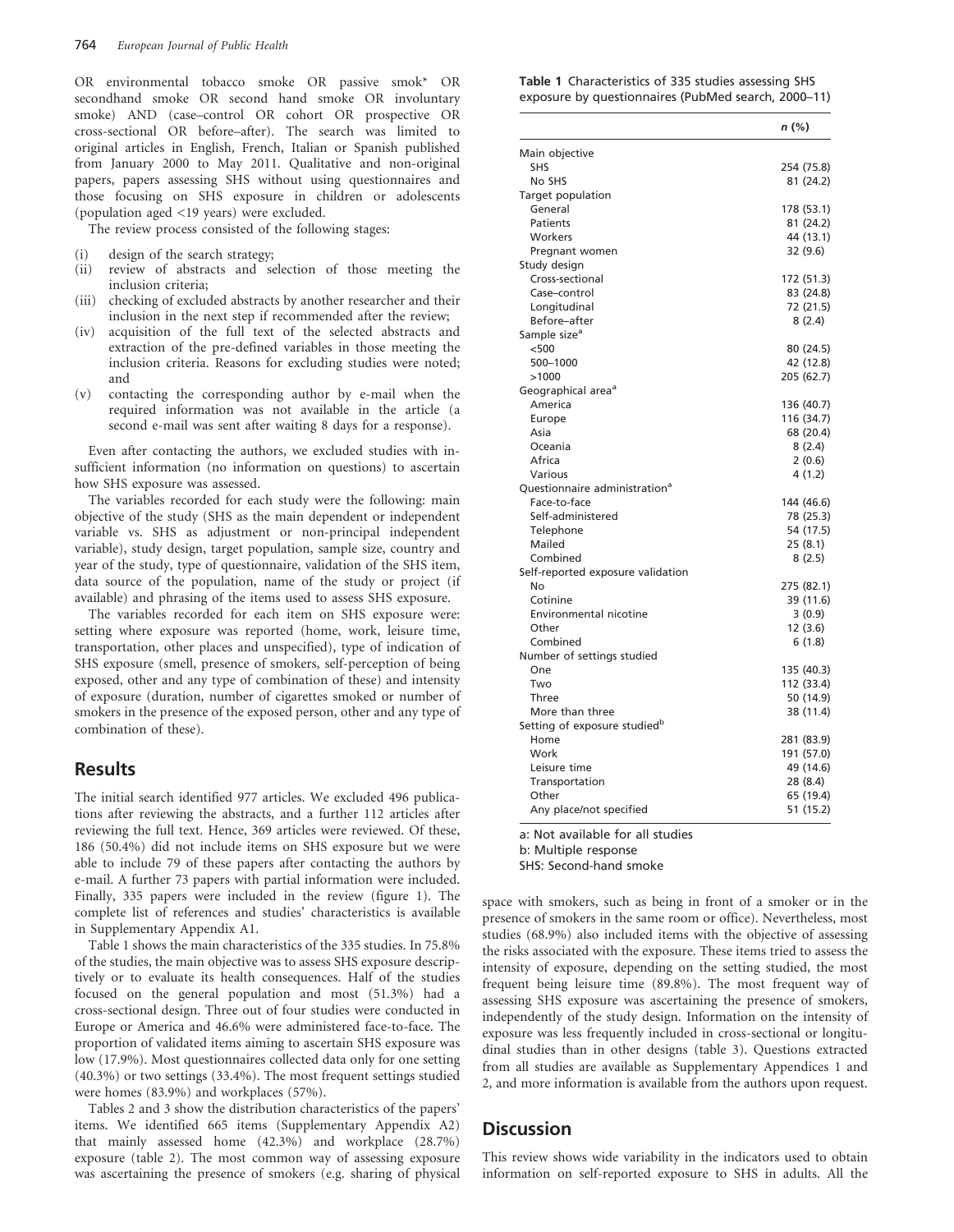<span id="page-2-0"></span>

Figure 1 Selection process flow chart of the papers included in the study (PubMed search, 2000–11)

Table 2 Characteristics of SHS exposure questions ( $n = 665$ ) by setting of exposure (PubMed search, 2000-11)

|                                  | Home<br>$n$ (%) | Workplace<br>$n$ (%) | Leisure time<br>$n$ (%) | Transportation<br>$n$ (%) | Any place<br>$n$ (%) | <b>Others</b><br>$n$ (%) | Total<br>$n$ (%) |
|----------------------------------|-----------------|----------------------|-------------------------|---------------------------|----------------------|--------------------------|------------------|
|                                  |                 |                      |                         |                           |                      |                          |                  |
| Ascertainment of exposure to SHS |                 |                      |                         |                           |                      |                          |                  |
| Presence of smokers              | 209 (74.4)      | 101 (52.9)           | 27(55.1)                | 14 (50.0)                 | 22(43.1)             | 37 (56.9)                | 410 (61.7)       |
| Tobacco smell                    | 6(2.1)          | 12(6.3)              | 3(6.1)                  | 1(3.6)                    | 0(0.0)               | 4(6.2)                   | 26(3.9)          |
| Perception of being 'exposed'    | 39 (13.9)       | 41 (21.5)            | 14 (28.6)               | 8(28.6)                   | 20(39.3)             | 15(23.1)                 | 137 (20.6)       |
| Others                           | 20(7.1)         | 28 (14.7)            | 4(8.2)                  | 4(14.3)                   | 9(17.6)              | 7(10.8)                  | 72 (10.8)        |
| Any type of combination          | 7(2.5)          | 9(4.6)               | 1(2.0)                  | 1(3.5)                    | 0(0.0)               | 2(3.0)                   | 20(3.0)          |
| Intensity of exposure            |                 |                      |                         |                           |                      |                          |                  |
| Time                             | 98 (34.9)       | 93 (48.7)            | 37 (75.5)               | 16(57.1)                  | 31 (60.8)            | 33 (50.8)                | 308 (46.3)       |
| Number of cigarettes             | 24(8.5)         | 4(2.1)               | 1(2.0)                  | 2(7.1)                    | 1(2.0)               | 4(6.2)                   | 36 (5.4)         |
| Number of smokers                | 15(5.3)         | 3(1.6)               | 0(0.0)                  | 0(0.0)                    | 0(0.0)               | 0(0.0)                   | 18(2.7)          |
| Others                           | 9(3.2)          | 7(3.7)               | 2(4.1)                  | 0(0.0)                    | 0(0.0)               | 0(0.0)                   | 18(2.7)          |
| Any type of combination          | 38 (13.6)       | 23(12.0)             | 4(8.2)                  | 3(10.8)                   | 3(5.8)               | 7(10.7)                  | 78 (11.8)        |
| Not assessed                     | 97 (34.5)       | 61 (31.9)            | 5(10.2)                 | 7(25.0)                   | 16 (31.4)            | 21(32.3)                 | 207 (31.1)       |
| Total                            | 281 (42.3)      | 191 (28.7)           | 49 (7.4)                | 28(4.1)                   | 51 (7.7)             | 65 (9.8)                 | 665              |

SHS: Second-hand smoke

Table 3 Characteristics of SHS exposure questions ( $n = 665$ ) by study design (PubMed search, 2000-11)

|                                  | <b>Cross-sectional</b> | Case-control | Longitudinal | <b>Before-after</b> | Total<br>$n$ (%) |
|----------------------------------|------------------------|--------------|--------------|---------------------|------------------|
|                                  | $n$ (%)                | $n$ (%)      | $n$ (%)      | $n$ (%)             |                  |
| Ascertainment of exposure to SHS |                        |              |              |                     |                  |
| Presence of smokers              | 228 (63.0)             | 94 (65.3)    | 81 (59.6)    | 7(30.5)             | 410 (61.7)       |
| Tobacco smell                    | 13(3.6)                | 4(2.8)       | 4(2.9)       | 5(21.7)             | 26(3.9)          |
| Perception of being 'exposed'    | 88 (24.3)              | 15 (10.4)    | 25 (18.4)    | 9(39.1)             | 137 (20.6)       |
| Others                           | 26(7.2)                | 23(16.0)     | 21(15.4)     | 2(8.7)              | 72 (10.8)        |
| Any type of combination          | 7(1.9)                 | 8(5.5)       | 5(3.7)       | 0(0.0)              | 20(3.0)          |
| Intensity of exposure            |                        |              |              |                     |                  |
| Time                             | 152 (42.0)             | 70 (48.6)    | 77 (56.6)    | 9(39.1)             | 308 (46.3)       |
| Number of cigarettes             | 27(7.5)                | 4(2.8)       | 5(3.7)       | 0(0.0)              | 36(5.4)          |
| Number of smokers                | 8(2.2)                 | 7(4.9)       | 1(0.7)       | 2(8.7)              | 18(2.7)          |
| Others                           | 10(2.8)                | 4(2.8)       | 4(2.9)       | 0(0.0)              | 18(2.7)          |
| Any type of combination          | 33(9.0)                | 27 (18.9)    | 8(6.0)       | 10(43.4)            | 78 (11.8)        |
| Not assessed                     | 132 (36.5)             | 32 (22.2)    | 41 (30.1)    | 2(8.7)              | 207 (31.1)       |
| Total                            | 362 (54.4)             | 144 (21.6)   | 136 (20.5)   | 23(3.5)             | 665              |

SHS: Second-hand smoke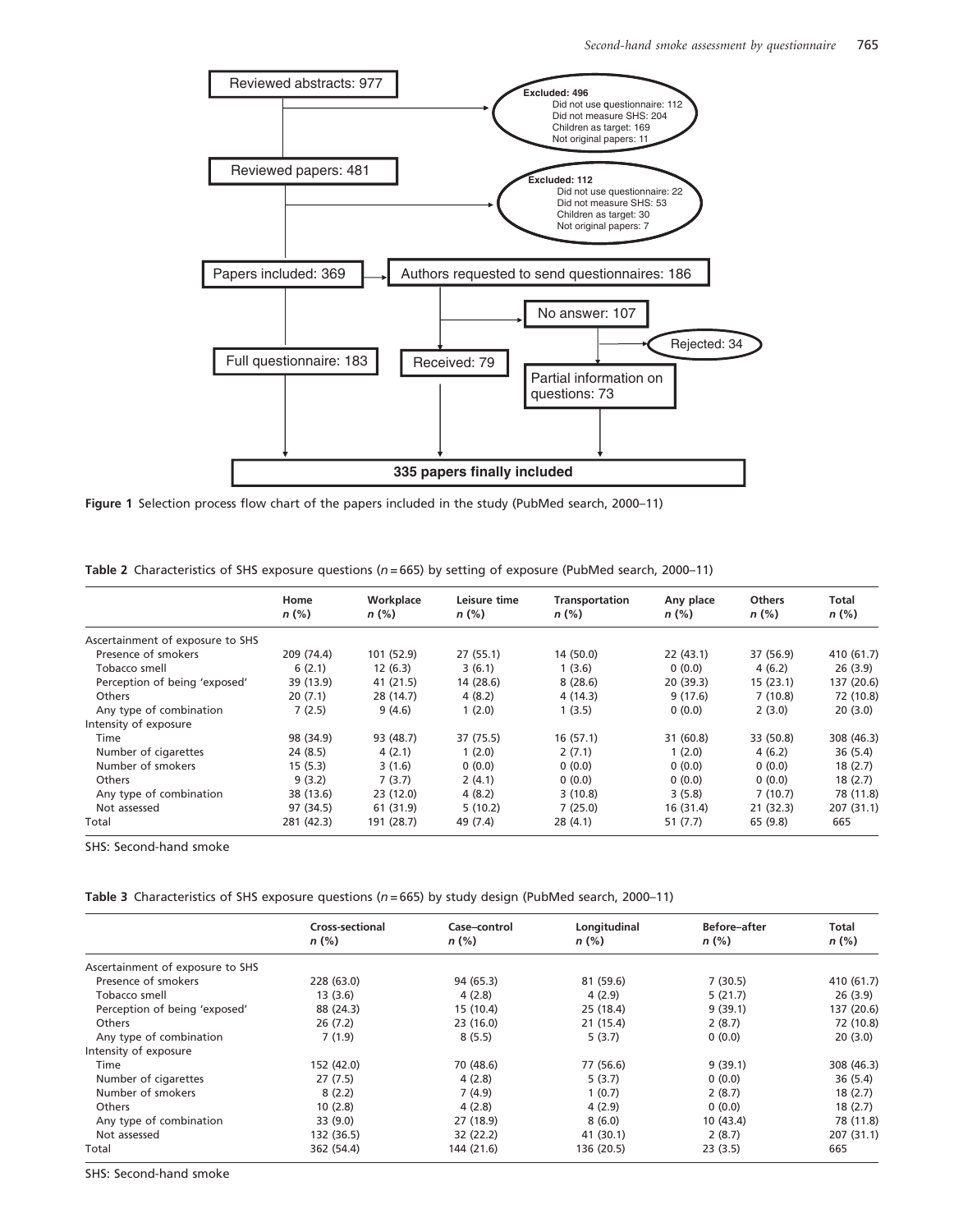different approaches used to assess SHS were limited in its accuracy due to failure to consider all the components involved such as: setting, perceived intensity or duration. Furthermore, it also precludes comparisons among studies, which shows the importance of standardizing the way this information is collected. There are some initiatives to standarize data collection, such as Global Youth Tobacco Survey, which apply the same questionnaire across the world are very useful.

Only a small proportion of the studies (17.9%) used validated items to assess SHS exposure. In those studies that included some kind of validation, it was mainly done by means of biomarkers such as serum nicotine or salivary cotinine. These biomarkers give us information about the individual exposure. However, this 'aggregate' measure of exposure at the individual level does not allow us to distinguish between the sources of exposure, that is, the setting where SHS exposure takes place. For example, a non-smoker bartender working in a smoke-free pub may be exposed at home if he/she lives with a smoker, thus showing a determined concentration of serum nicotine. In order to validate questions that ascertain individual exposure, environmental markers are less used, due to the difficulty of extrapolating these results to an individual level. However, they can be useful in some specific cases, for example, when only one setting of exposure is analysed. So, in our opinion, a gold standard approach based only in biological or environmental markers of SHS is not recommended and personal questions related to perceived exposure are necessary.

Most studies focus only on the settings where exposure takes place most frequently over time (home and workplace), ignoring other settings that may be less important in terms of duration of exposure (leisure and transport), but not necessarily in terms of intensity. On the other hand, comprehensive legislation aimed at protecting the non-smoking population from SHS has been imple-mented in several countries.<sup>[13](#page-4-0)</sup> This legislation could change exposure profiles, reducing exposure at work and in some leisure settings (hospitality venues) but increasing it in other places such as outdoors settings (trains or bus stops). Identifying the diverse settings where SHS exposure may occur, is essential for appropriate assessment of exposure over time.<sup>[4](#page-4-0)</sup>

The great advantage of questionnaires is that they allow for a detailed ascertainment of exposure and this should be specially valued. But the first step, in order to identify and describe in depth the settings where exposure takes place, should be to distinguish between exposed or non-exposed population to SHS. After this, the identification of all the settings is essential in order to accurately assess exposure over time. Once the settings are identified, it is necessary to obtain information regarding the intensity and duration of the exposure in each setting. Time of exposure is the proxy mostly used in order to assess exposure intensity, especially in studies with questions validated with biomarkers. However, time itself does not cover all the dimensions of the intensity, since SHS concentration is also an important issue. When the evocated period of time included is long or not specified, recall bias could appear. It is vital to state clearly the time period in which the exposure of interests takes place and, especially if a biomarker or an environmental marker has been used to validate exposure ascertainment questions. In this case, questions related to time of exposure should be set in the same time frame as environmental or biological markers. Number of smokers or tobacco smell intensity are less frequently used as proxys of intensity. Their use may be of interest, but it would be recommended to obtain additional information, such as proximity to smokers, ventilation sources, etc.

A limitation of our study is that the search was limited to papers indexed in PubMed and published between 2000 and mid-2011 and thus articles published in journals not covered by this database were excluded. However, PubMed includes most of the journals in epidemiology, public health, respiratory diseases and environmental sciences where studies on SHS are usually published. The revision

only includes manuscripts published from 2000 because this responded to our aim of analyses, how exposure to SHS is currently assessed. Moreover, almost no research on SHS had been published before the landmark articles showing an association between exposure to SHS and lung cancer in non-smoking women published in the 1980s. $14,15$  Interestingly, one out of four identified papers cited studies conducted before the 1990s, which may point to a delay in the publication of some reports. To widen the scope of our search, we included papers written in English, Spanish, French or Italian, which could be fully understood by the researchers. Another strength of our review lies in the exhaustive search for relevant studies independently of the study design or the setting(s) of exposure.

Some indicators might be over-represented because the same questionnaire is sometimes used in multiple publications. This is the case, for example, of the Nurses Health Study, the US National Health and Nutrition Examination Survey (NHANES), the European Community Respiratory Health Survey (ERCHS) and the Californian Teachers Study. Furthermore, whereas in some studies the use of questionnaires from other studies is clearly indicated (in the methods or acknowledgement sections) other studies might have used them without mentioning the source of the questionnaire in the manuscript.

This review offers an outline of how SHS exposure is currently assessed around the world in questionnaire-based epidemiological studies and, despite its limitations, constitutes a first step towards a standardization of SHS exposure assessment. The study indicates that future analyses should take into account the setting of exposure and the population studied. Further studies, focussing on papers that included validated questionnaires, would allow us to obtain a questionnaire or a set of questionnaires to assess the prevalence of SHS exposure in the population in a valid and reliable way.[4](#page-4-0),[16](#page-4-0),[17](#page-4-0) These questionnaires should include items that are able to ascertain whether the interviewees are exposed or not in a dichotomous way and also to measure the intensity of the exposure. This could be done using the number of smokers around and the duration of the exposure. Importantly, these questionnaires would allow for comparison of SHS levels across different studies and populations.

An analysis of the published questions is the first step before attempting to reach a consensus on the optimal way to assess SHS exposure using questionnaires. Such analyses have been rarely performed, whereas the 'new study – new questionnaire' approach seems to be very frequent. Any consensus should include a generic measure of exposure, the main settings where exposure to SHS must be studied, as well as a detailed description on how SHS exposure and its intensity should be assessed.

In conclusion, exposure assessment based solely on biological or environmental indicators is unable to estimate prevalence of exposure to SHS because it does not include relevant information about personal characteristics. Also, the variability in the indicators and items used to ascertain SHS exposure is very high, whereas the use of items derived from validated studies remains low. Thus, identifying the diverse settings where SHS exposure may occur is essential to accurately assess exposure over time. A standard set of items to identify SHS exposure in distinct settings is needed.

## Supplementary Data

Supplementary Data are available at Eurpub online.

## Acknowledgments

We want to thank to the Spanish Society of Epidemiology (SEE) for its support to the Working Group on Smoking (Grupo de Trabajo de Tabaquismo GTt).